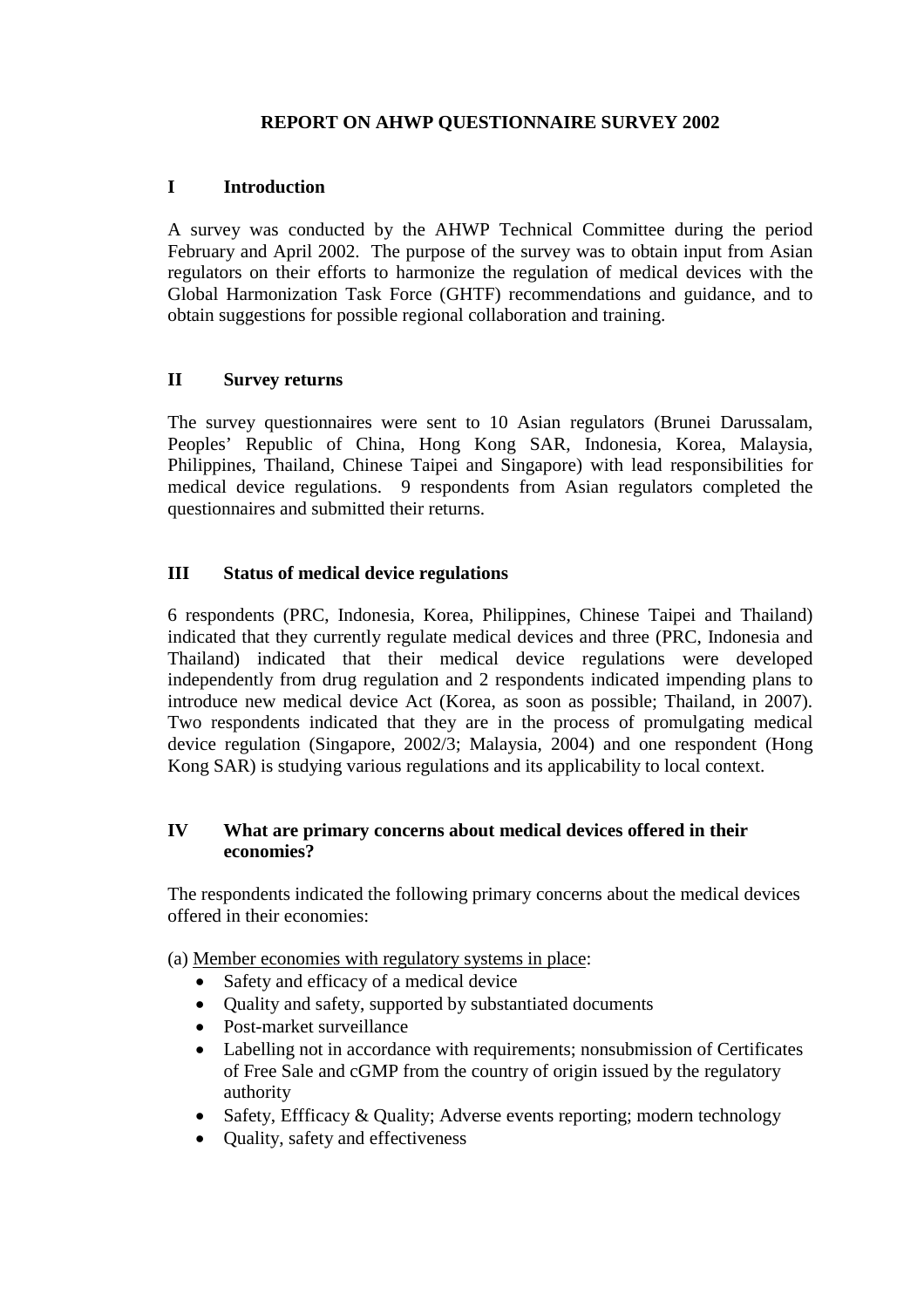- (b) Member economies with developing regulatory systems:
	- Quality, safety and effectiveness; low-risk alternative therapy medical devices with unsubstantiated treatment claims
	- Ensure devices imported and manufactured locally meet international standards concerning quality, safety and effectiveness; to facilitate marketing authorization and export of locally manufactured devices
	- Public safety, use of medical device by non-medical professionals

# **V Which existing regulatory systems in other economies have you evaluated as models for your own system?**

- (a) Member economies with regulatory systems in place:
	- USA and Europe model;
	- Code of Federal regulation for classification of medical devices, TGA regulation;
	- US FDA and Japanese regulations;
	- None in particular;
	- $\bullet$  US, EU:
	- Modified from US FDA regulatory system.
- (b) Member economies with developing regulatory systems
	- EU, Canada, Australia, GHTF guidance documents;
	- EU directives, Australia, GHTF guidance documents;
	- GHTF founding members' models and economies of APEC.

### **VI GHTF Guidance Documents and Status of adoption and implementation in member economies**

There is widespread consensus amongst Asian regulators in the adoption and implementation of various GHTF final guidance documents which illustrates the relevance of these guidance in working toward greater harmonization of medical device regulatory systems. 68% of the respondents indicated that they have considered or considered adopting and implementing various GHTF final guidance documents, while another 19% indicated they have implemented them into existing regulation. Only 4% of the respondents have no plan (relating to guidance on quality system and regulatory audit).

40% of the respondents indicated training is required on GHTF guidance documents, while 8% indicated there is no need for training.

About 67% of the respondents indicated interest and consideration in adopting and implementing the key guidance document "Summary Technical Documentation for Demonstrating Conformity to the Essential Principles of Safety and Performance of Medical Devices (STED)" which is in working draft stage.